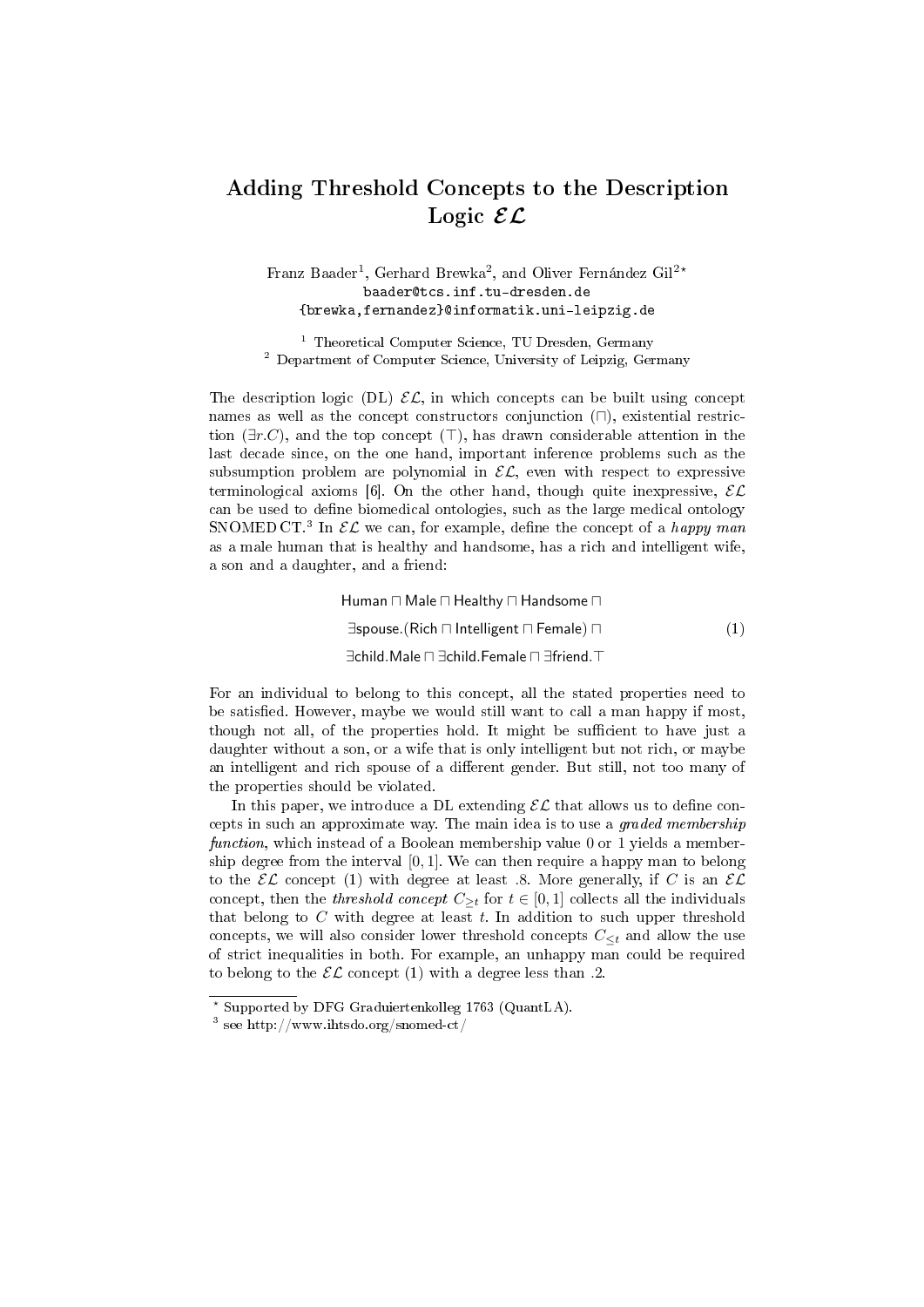The use of membership degree functions with values in the interval  $[0, 1]$ may remind the reader of fuzzy logics. However, there is no strong relationship between this work and the work on fuzzy DLs [5] for two reasons. First, in fuzzy DLs the semantics is extended to fuzzy interpretations where concept and role names are interpreted as fuzzy sets and relations, respectively. The membership degree of an individual to belong to a complex concept is then computed using fuzzy interpretations of the concept constructors. In our setting, we consider crisp interpretations of concept and role names, and directly define membership degrees for complex concepts based on them. Second, we use membership degrees to obtain new concept constructors, but the threshold concepts obtained by applying these constructors are again crisp rather than fuzzy.

We name our new logic  $\tau \mathcal{EL}(m)$ , where the membership degree function m is a parameter in defining the logic. In  $[2]$ , we propose one specific such function  $deq$ , but we do not claim this is the only reasonable way to define such a function. Nevertheless, membership functions are not arbitrary. There are two properties we require such functions to satisfy:

**Definition 1.** A graded membership function  $m$  is a family of functions that contains for every interpretation  $\mathcal I$  a function  $m^{\mathcal I}: \Delta^{\mathcal I} \to [0,1]$  satisfying the following conditions:

M1: 
$$
d \in C^{\mathcal{I}} \Leftrightarrow m^{\mathcal{I}}(d, C) = 1
$$
  
M2:  $C \equiv D \Leftrightarrow \text{ for all } d \in \Delta^{\mathcal{I}} : m^{\mathcal{I}}(d, C) = m^{\mathcal{I}}(d, D).$ 

Property M2 expresses the intuition that the membership value should not depend on the syntactic form of a concept, but only on its semantics.

The set of  $\tau \mathcal{EL}(m)$  concept descriptions is defined inductively, starting from finite sets of concept names  $N_C$  and role names  $N_R$ , as follows:

$$
\widehat{C}, \widehat{D} ::= \top \mid A \mid \widehat{C} \sqcap \widehat{D} \mid \exists r. \widehat{C} \mid E_{\sim q}
$$

where  $A \in \mathbb{N}_{\mathsf{C}}$ ,  $r \in \mathbb{N}_{\mathsf{R}}$ ,  $\sim \in \{ \leq, \leq, \geq, \geq \}, q \in [0,1] \cap \mathbb{Q}$ , E is an  $\mathcal{EL}$  concept description, and  $\widehat{C}, \widehat{D}$  are  $\tau \mathcal{EL}(m)$  concept descriptions. For a given interpretation  $\mathcal{I} = (\varDelta^{\mathcal{I}}, \cdot^{\mathcal{I}}),$  the semantics of the new threshold concepts is defined as follows:

$$
[E_{\sim q}]^{\mathcal{I}} := \{ d \in \Delta^{\mathcal{I}} \mid m^{\mathcal{I}}(d, E) \sim q \}.
$$

The extension of  $\mathcal{I}$  to more complex concepts is defined as for  $\mathcal{EL}$  by additionally considering the semantics of the newly introduced threshold concepts.

To make things more concrete, we introduce in  $[2]$  a specific membership function, denoted  $deq$ , which satisfies properties M1 and M2. Given an interpretation *I*, an element  $d \in \Delta^{\mathcal{I}}$ , and an  $\mathcal{EL}$  concept description *C*, this function measures to which degree  $d$  satisfies the conditions for membership expressed by C. To come up with such a function, we use the homomorphism characterization of crisp membership in  $\mathcal{EL}$ . In  $\mathcal{EL}$ , concept descriptions and interpretations can be translated into  $\mathcal{EL}$  description trees and  $\mathcal{EL}$  description graphs, respectively (see [4,1]). Then, homomorphisms between  $\mathcal{EL}$  description trees can be used to characterized subsumption in  $\mathcal{EL}$  [4]. The proof of this result can be easily adapted to obtain the following characterization of element-hood in  $\mathcal{EL}$ .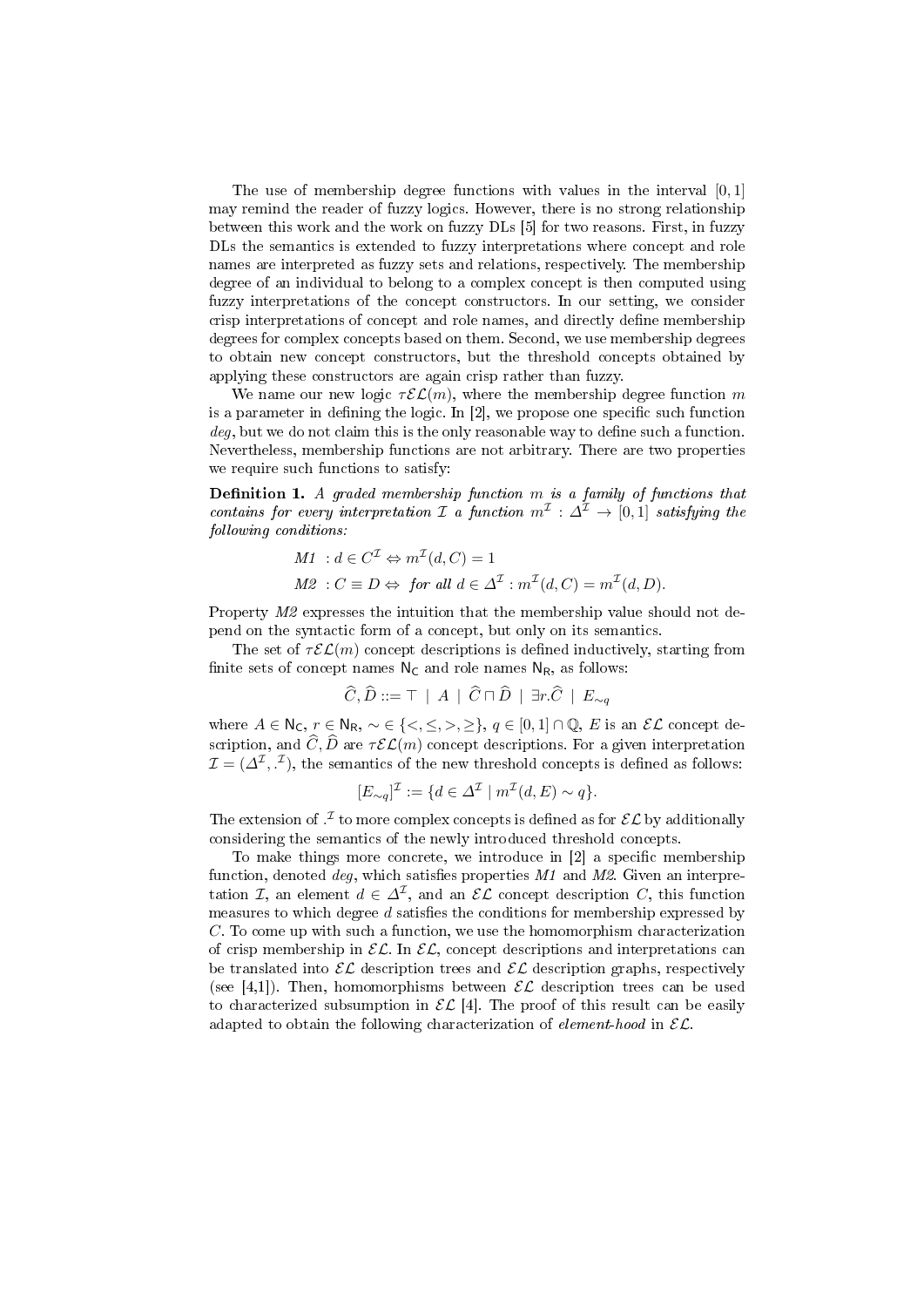**Theorem 1.** Let  $\mathcal{I}$  be an interpretation,  $d \in \Delta^{\mathcal{I}}$  and  $C$  an  $\mathcal{EL}$  concept description. Then,  $d \in C^{\mathcal{I}}$  iff there exists a homomorphism  $\varphi$  from  $T_C$  to  $G_{\mathcal{I}}$  such that  $\varphi(v_0) = d.$ 

Using Theorem 1 as a starting point, we consider all partial mappings  $h$  from  $T_C$  to  $G_{\mathcal{I}}$  that map the root of  $T_C$  to d and respect the edge structure of  $T_C$ . For each of these mappings we then calculate to which degree it satisfies the homomorphism conditions, and take the degree of the best such mapping as the membership degree  $deg^{\mathcal{I}}(d, C)$ . Intuitively, to compute the degree associated to a partial mapping  $h$ , we define the *weighted* homomorphism induced by  $h$  as a function  $h_w$ :  $\text{dom}(h) \rightarrow [0, 1]$ . Basically, in the definition of this function, the individual  $d$  is punished (in the sense that its membership degree is lowered) for each missing property (i.e., required element-hood in a concept name or an existential restriction) in a uniform way (see [2] for the precise definition).

In [2], we describe an algorithm that, given a finite interpretation  $\mathcal I$ , computes  $deg^{\mathcal{I}}(d, C)$  in polynomial time. This polynomial time algorithm is inspired by the polynomial time algorithm for checking the existence of a homomorphism between  $\mathcal{EL}$  description trees [3,4], and similar to the algorithm for computing the similarity degree between  $\mathcal{EL}$  concept descriptions introduced in [9].

The main technical contribution of this work is, however, the investigation of the complexity of terminological (subsumption, satisability) and assertional (consistency, instance) reasoning in  $\tau \mathcal{EL}(deq)$ . To provide lower bounds, we show NP-hardness of the satisfiability problem by a simple reduction from the wellknown NP-complete problem ALL-POS ONE-IN-THREE 3SAT [8]. The corresponding NP upper bound for satisfiability is an immediate consequence of the following polynomial bounded model property.

**Lemma 1.** Let  $\widehat{C}$  be a  $\tau \mathcal{EL}(deg)$  concept description of size m. If  $\widehat{C}$  is satisfiable, then there exists an interpretation  $\mathcal J$  such that  $\widehat{C}^{\mathcal J}\neq \emptyset$  and  $|\Delta^{\mathcal J}| < m$ .

A coNP-upper bound for subsumption cannot directly be obtained from the fact that satisfiability is in NP. In fact, though we have  $\hat{C} \subseteq \hat{D}$  iff  $\hat{C} \sqcap \neg \hat{D}$  is unsatisfiable, this equivalence cannot be used directly since  $\neg \widehat{D}$  need not be a  $\tau \mathcal{EL}(deq)$  concept description. Nevertheless, we can extend the ideas used in the proof of Lemma 1 to obtain a polynomial bounded model property for satisability of concepts of the form  $\widehat{C} \sqcap \neg \widehat{D}$ . The same is true for ABox consistency. Regarding instance checking, the bound on the size of counter models is exponential w.r.t. combined complexity, but fortunately still polynomial w.r.t. data complexity (in the sense of [7]).

Overall, we thus obtain the following complexity results for reasoning in  $\tau \mathcal{EL}(deq)$ .

**Theorem 2.** In the DL  $\tau \mathcal{EL}(deg)$ , satisfiability is NP-complete, subsumption is coNP-complete, and ABox consistency is NP-complete. Moreover, instance checking is coNP-complete w.r.t. data complexity.

Due to the space constraints, we could not provide technical details and proofs in this extended abstract. They can be found in the technical report [2].